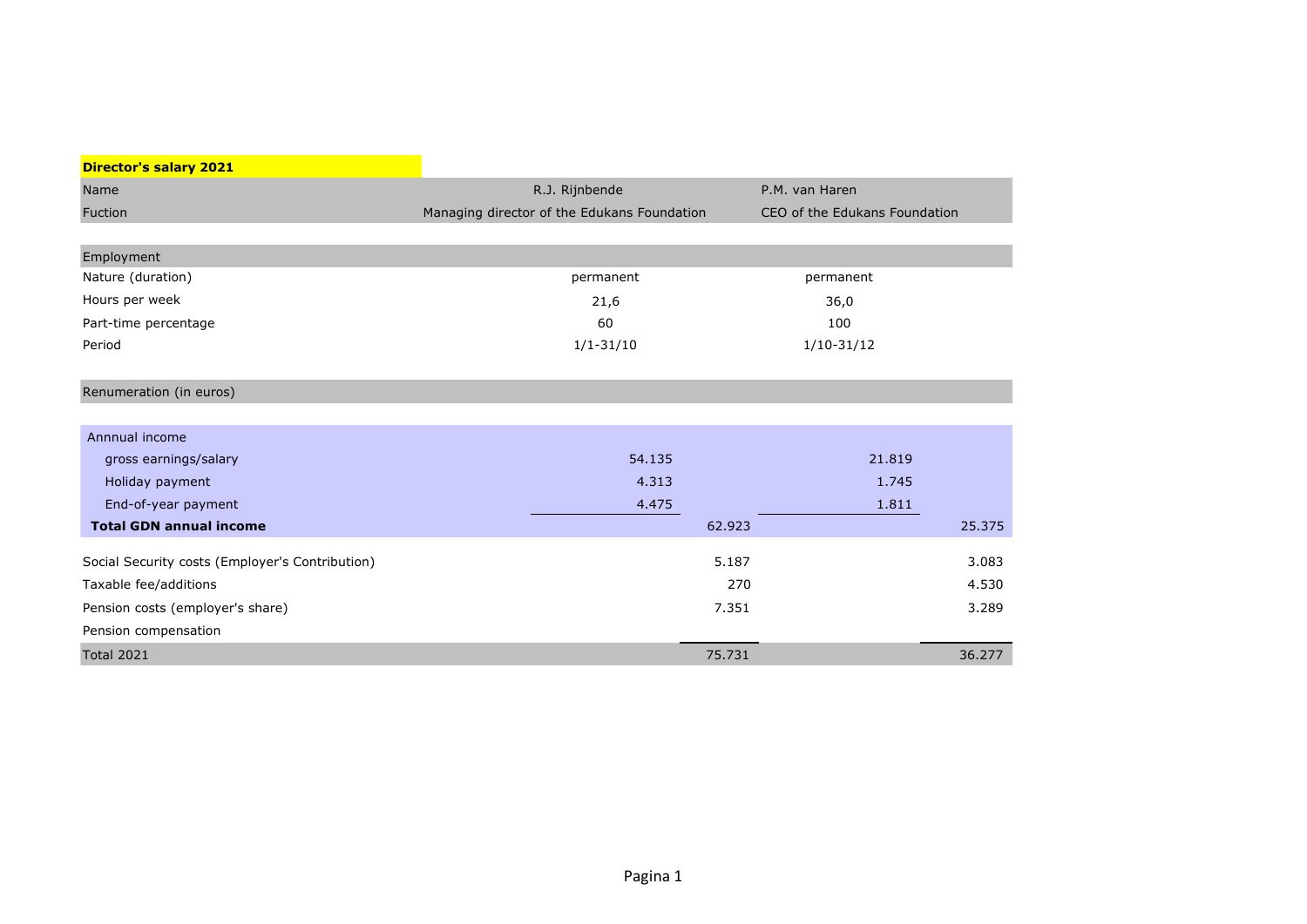| <b>Director's salary 2020</b>                   |                                             |        |
|-------------------------------------------------|---------------------------------------------|--------|
| Name                                            | R.J. Rijnbende                              |        |
| Fuction                                         | Managing director of the Edukans Foundation |        |
|                                                 |                                             |        |
| Employment                                      |                                             |        |
| Nature (duration)                               | permanent                                   |        |
| Hours per week                                  | 21,6                                        |        |
| Part-time percentage                            | 60                                          |        |
| Period                                          | $1/1 - 31/12$                               |        |
|                                                 |                                             |        |
| Renumeration (in euros)                         |                                             |        |
|                                                 |                                             |        |
| Annnual income                                  |                                             |        |
| gross earnings/salary                           | 64.477                                      |        |
| Holiday payment                                 | 5.158                                       |        |
| End-of-year payment                             | 5.352                                       |        |
| <b>Total GDN annual income</b>                  |                                             | 74.987 |
|                                                 |                                             | 6.219  |
| Social Security costs (Employer's Contribution) |                                             |        |
| Taxable fee/additions                           |                                             | 2.147  |
| Pension costs (employer's share)                |                                             | 8.222  |
| Pension compensation                            |                                             | 1.343  |
| <b>Total 2020</b>                               |                                             | 92.918 |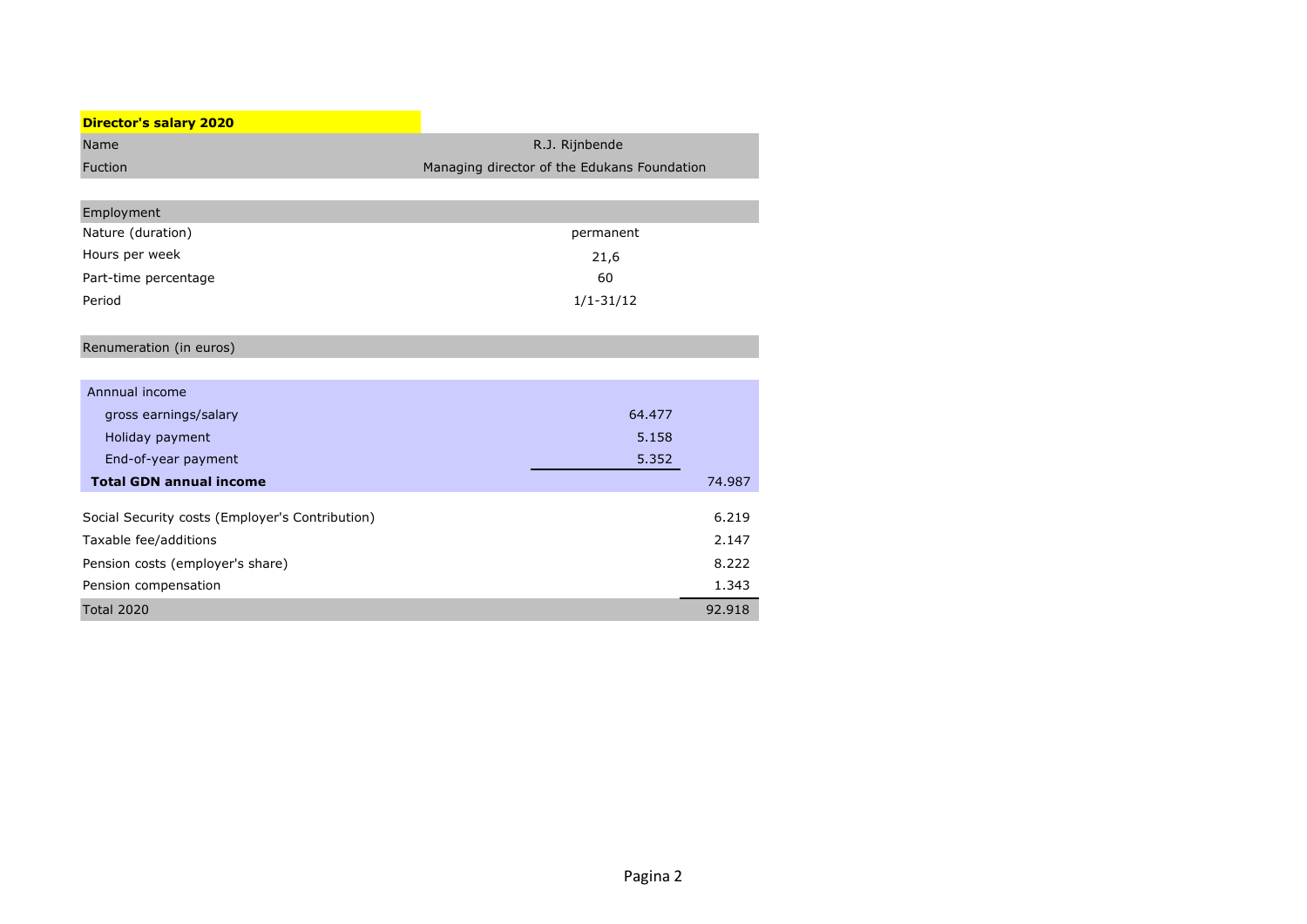| <b>Director's salary 2019</b>                   |                                             |        |
|-------------------------------------------------|---------------------------------------------|--------|
| Name                                            | R.J. Rijnbende                              |        |
| Fuction                                         | Managing director of the Edukans Foundation |        |
|                                                 |                                             |        |
| Employment                                      |                                             |        |
| Nature (duration)                               | permanent                                   |        |
| Hours per week                                  | 21,6                                        |        |
| Part-time percentage                            | 60                                          |        |
| Period                                          | $1/1 - 31/12$                               |        |
|                                                 |                                             |        |
| Renumeration (in euros)                         |                                             |        |
|                                                 |                                             |        |
| Annnual income                                  |                                             |        |
| gross earnings/salary                           | 63.891                                      |        |
| Holiday payment                                 | 5.090                                       |        |
| End-of-year payment                             | 5.281                                       |        |
| <b>Total GDN annual income</b>                  |                                             | 74.262 |
|                                                 |                                             | 6.188  |
| Social Security costs (Employer's Contribution) |                                             |        |
| Taxable fee/additions                           |                                             | 2.340  |
| Pension costs (employer's share)                |                                             | 8.084  |
| Pension compensation                            |                                             | 1.426  |
| <b>Total 2019</b>                               |                                             | 92.300 |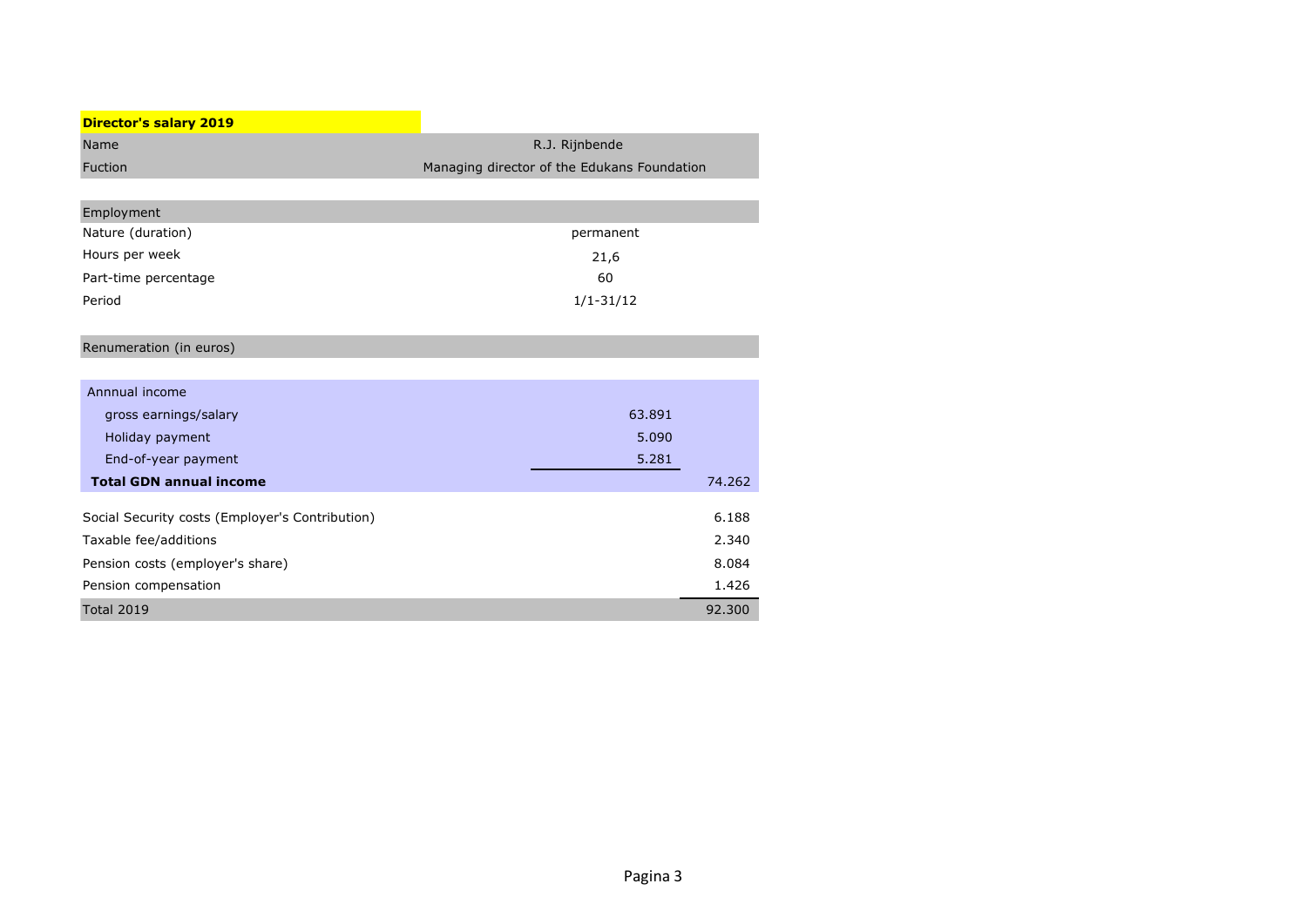| Name           | R.J. Rijnbende                              |
|----------------|---------------------------------------------|
| <b>Fuction</b> | Managing director of the Edukans Foundation |

| Employment           |               |
|----------------------|---------------|
| Nature (duration)    | permanent     |
| Hours per week       | 21,6          |
| Part-time percentage | 60            |
| Period               | $1/1 - 31/12$ |

# Renumeration (in euros)

| Annnual income                                  |        |        |
|-------------------------------------------------|--------|--------|
| gross earnings/salary                           | 62.074 |        |
| Holiday payment                                 | 4.966  |        |
| End-of-year payment                             | 5.152  |        |
| <b>Total GDN annual income</b>                  |        | 72.192 |
| Social Security costs (Employer's Contribution) |        | 5.771  |
| Taxable fee/additions                           |        | 2.642  |
| Pension costs (employer's share)                |        | 7.904  |
| Pension compensation                            |        | 1.139  |
| <b>Total 2018</b>                               |        | 89.646 |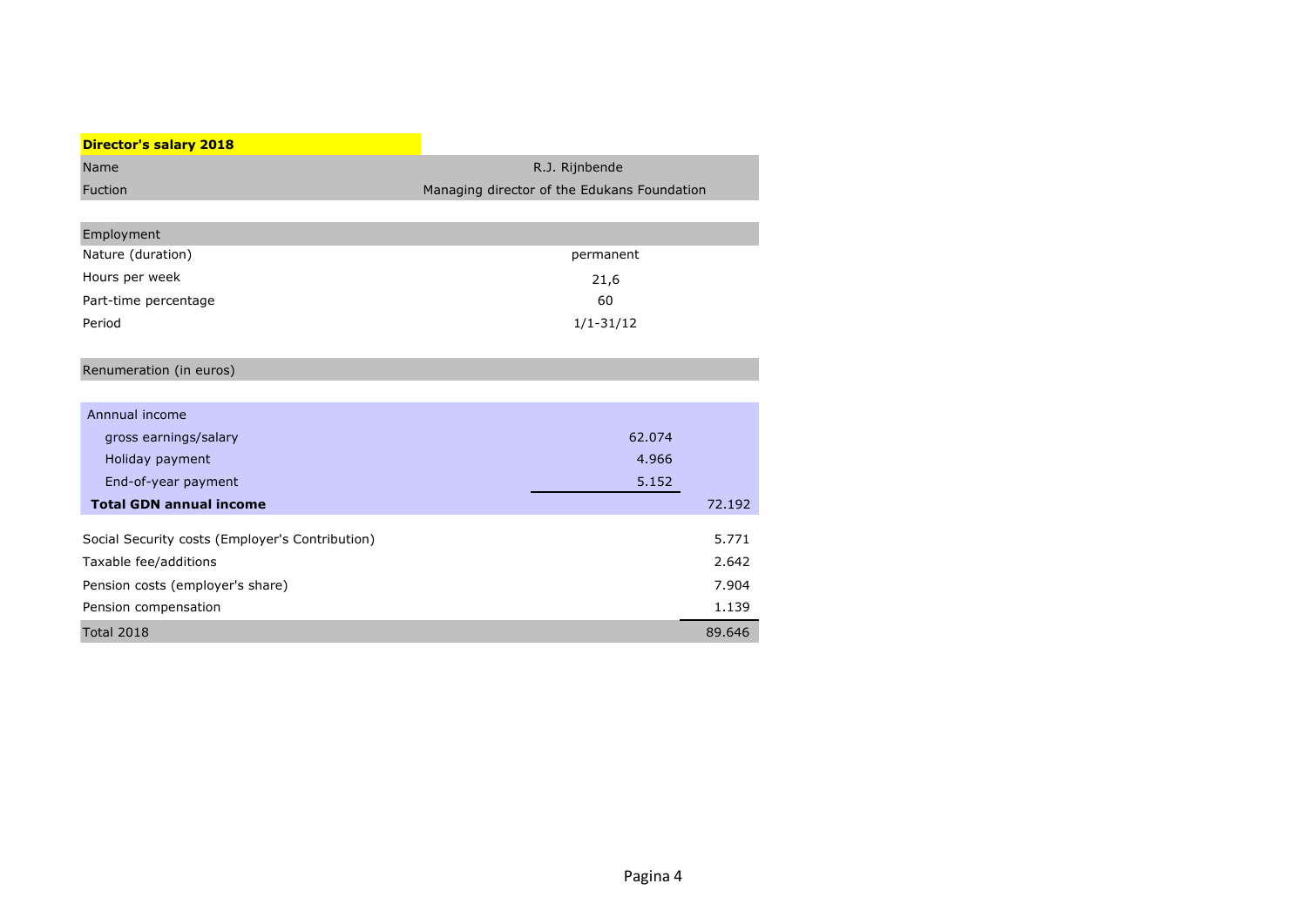| Name           | R.J. Riinbende                              |
|----------------|---------------------------------------------|
| <b>Fuction</b> | Managing director of the Edukans Foundation |

| Employment           |               |
|----------------------|---------------|
| Nature (duration)    | permanent     |
| Hours per week       | 24,0          |
| Part-time percentage | 66            |
| Period               | $1/1 - 31/12$ |

## Renumeration (in euros)

| Annnual income                 |        |        |
|--------------------------------|--------|--------|
| gross earnings/salary          | 66,923 |        |
| Holiday payment                | 5.288  |        |
| End-of-year payment            | 5.555  |        |
| <b>Total GDN annual income</b> |        | 77.766 |
|                                |        |        |
| .                              |        |        |

| Social Security costs (Employer's Contribution) | 6.073  |
|-------------------------------------------------|--------|
| Taxable fee/additions                           | 3.053  |
| Pension costs (employer's share)                | 8.387  |
| Pension compensation                            | 1.358  |
| Total 2017                                      | 96.637 |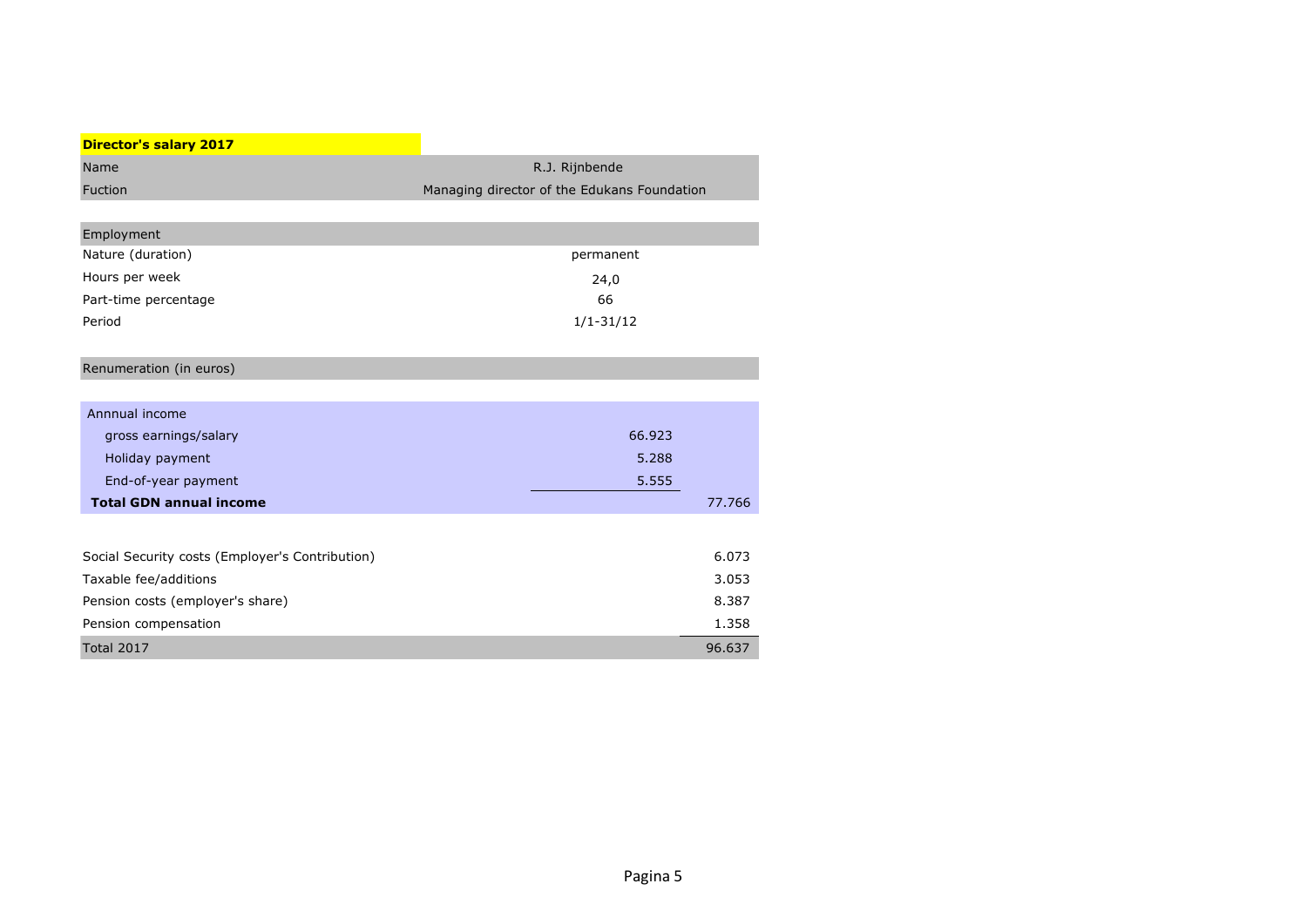| Name           | R.J. Riinbende                              |
|----------------|---------------------------------------------|
| <b>Fuction</b> | Managing director of the Edukans Foundation |

| Employment           |               |
|----------------------|---------------|
| Nature (duration)    | permanent     |
| Hours per week       | 21,6          |
| Part-time percentage | 60            |
| Period               | $1/1 - 31/12$ |

## Renumeration (in euros)

| Annnual income                 |        |        |
|--------------------------------|--------|--------|
| gross earnings/salary          | 58,459 |        |
| Holiday payment                | 4.296  |        |
| End-of-year payment            | 4.480  |        |
| <b>Total GDN annual income</b> |        | 67.235 |

| Social Security costs (Employer's Contribution) | 4.966  |
|-------------------------------------------------|--------|
| Taxable fee/additions                           | 3.736  |
| Pension costs (employer's share)                | 6.672  |
| Pension compensation                            | 1.139  |
| <b>Total 2016</b>                               | 83.748 |